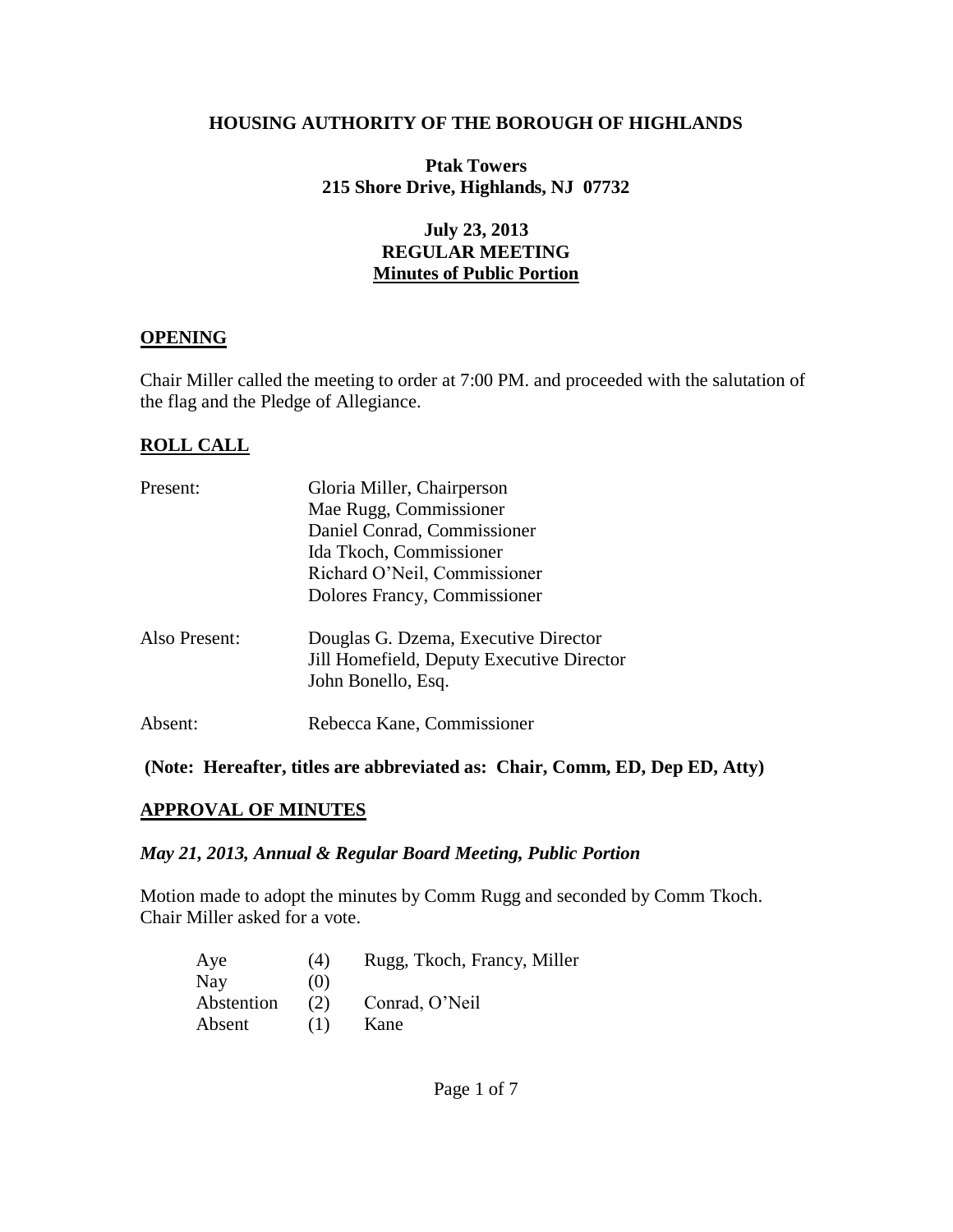# **PRESENTATION OF BILLS**

Motion made to ratify the voice vote of June 25, 2013 approving the June 25, 2013 Bills List Summary, and to approve the July 23, 2013 Bills List Summary, by Comm Conrad and it was seconded by Comm Francy. Chair Miller asked for a vote.

| Aye        | (6) | Rugg, Conrad, Tkoch, O'Neil, Francy, Miller |
|------------|-----|---------------------------------------------|
| Nay        | (0) |                                             |
| Abstention | (1) |                                             |
| Absent     | (2) | Conrad, O'Neil                              |

**CORRESPONDENCE** – None to report.

# **COMMITTEE REPORTS**

Comm Rugg reported that the anniversary of the building will be celebrated this coming Friday from 3-6 p.m. Commissioners are invited.

Comm Tkoch reported that the ArtHelps program, which was initiated to bring something positive to those affected by Hurricane Sandy, will begin in August. Dep ED Homefield noted that she has already met with the Monmouth Arts Director and future dates will be posted.

Comm Rugg reported that Bingo fee will increase from \$1 to \$2 as the \$1 does not cover the cost of the food.

Comm Conrad read the vacancy report for July. There is 1 vacancy at Ptak and 0 at JPM. There are 9 residents on the Ptak waiting list and 57 non-residents. There are 11 residents on the waiting list at JPM and 42 non-residents.

# **OFFICERS & STAFF REPORTS**

ED Dzema discussed the RAD program (Rental Assistance Demonstration). This program converts the public housing stock to Section 8 project based vouchers. It is basically a funding mechanism. This will not change any of the residents or those that come in. These vouchers would stay with the building, not be attached to a tenant's name. There are 60,000 vouchers out from HUD right now and they are competitive. There would be a positive financial impact for the HA. Strict REAC inspections would also stop. He noted that he has prepared an RFP for a consultant to do a feasibility study and then the cost to put together and submit an application to HUD. The present outstanding debt from former capital improvements must be satisfied before going with the RAD program. He asked the Board to consider setting aside the Energy Performance Contract until we see if the RAD program is going to work for us.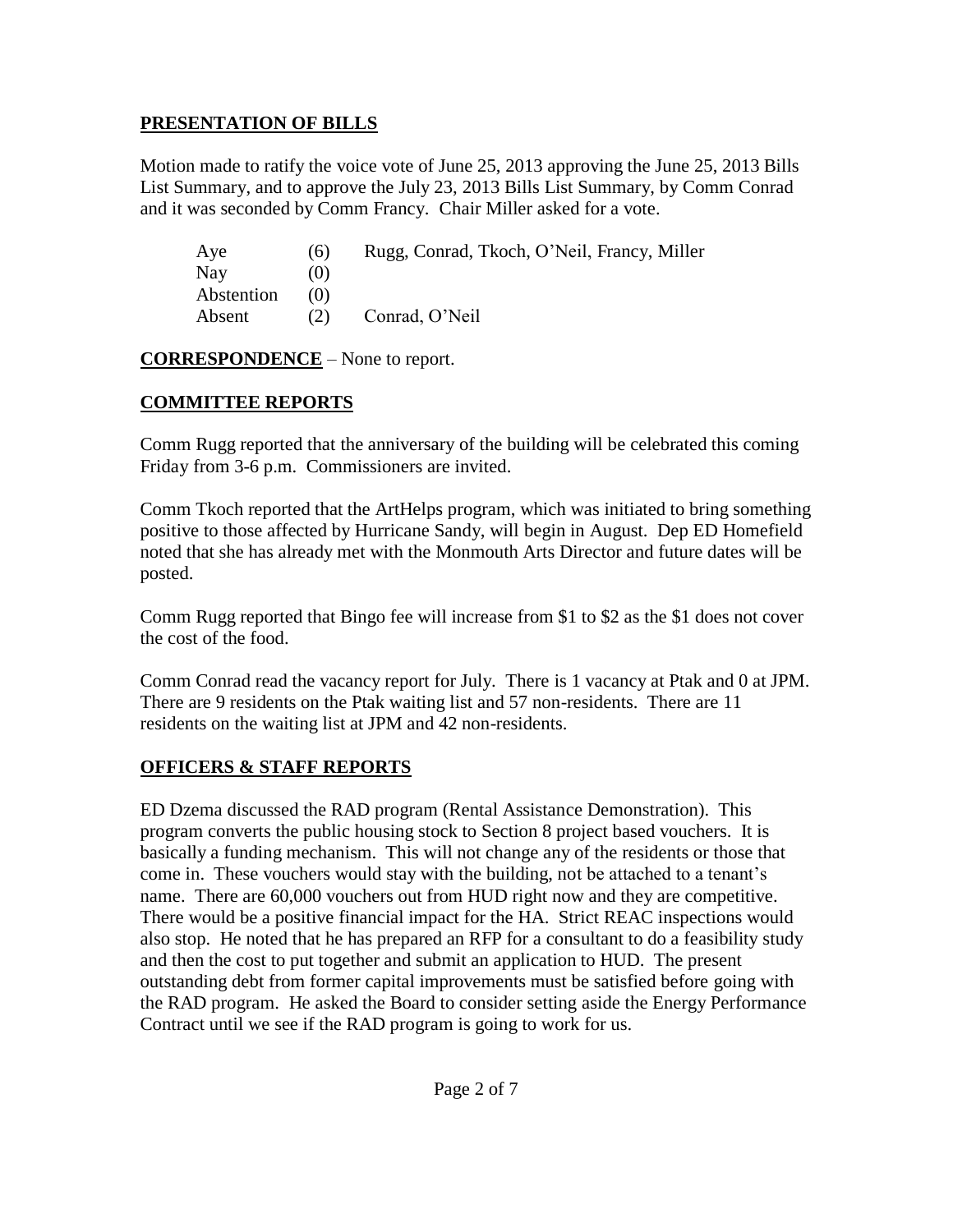Comm Tkoch noted that she voiced complaints to the mayor and council regarding people not curbing their dogs. She noted that our tenants are quite good about picking up after the dogs but it is other people from the town that let their dogs relieve themselves on our grass right in front of residents that are sitting there. Dep ED Homefield will look to obtain signs.

ED Dzema noted that our FEMA claim recovery amount was \$6,650.75. FEMA will not give us anything for the brick façade of Ptak. We are proceeding with soliciting proposals.

We are also looking at painting of the  $4<sup>th</sup>$  and  $5<sup>th</sup>$  floors at Ptak.

Also with FEMA, we put together a 404 mitigation plan requesting a larger generator on the property. We are waiting to hear.

In lieu of Hurricane Sandy, the Board and the staff wish to help out the community by allowing the Borough and other organizations to utilize our community room. A policy is being worked on.

Structural issues have been of some concern at Ptak. A structural engineer will be hired to do a study. A Request For Quote has gone out. We have two and are waiting for a third.

At JPM, hand railings will be replaced this Thursday that were broken.

We also submitted a 404 mitigation plan for an emergency generator for JPM community room and to sustain the heating system in a power failure. No word from FEMA yet.

We are also in the process of submitting an application to the Community Development Block Grant people. We are targeting JPM and the sanitary pipes system. We have an estimate of \$22-24K. We should know by September or October.

 $11<sup>th</sup>$  month financial report from Tom Furlong, Fee Accountant – ED Dzema noted the dwelling rents and stated the low vacancy rate is the positive here, and commended the staff. Clearly, maintenance taking on contracting work has also greatly helped our numbers. Residual receipts is at a \$63K surplus. We are in a healthy position. Chair Miller commended the staff.

Dep ED Homefield noted that we are scheduled for a REAC inspection on 8/28/13 and all tenants will be notified. She stressed the importance of tenant cooperation.

**OLD BUSINESS** – None to report.

**NEW BUSINESS** – None to report.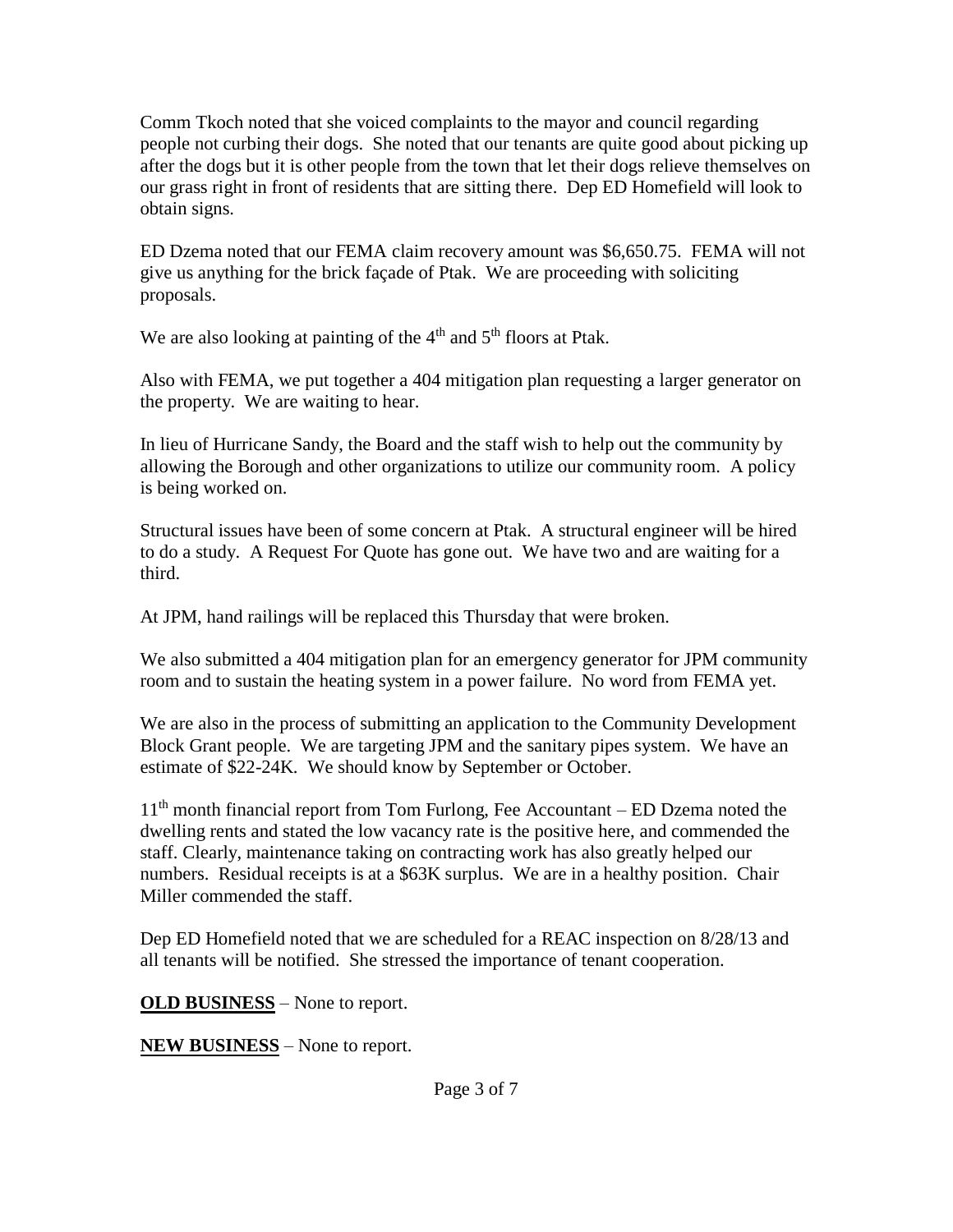### **RESOLUTIONS**

**FY13-001** – Resolution ratifying the approval of the Annual Notice for FY 2013.

Motion was made by Comm O'Neil and seconded by Comm Tkoch.

| Aye        | (6) | Rugg, Conrad, Tkoch, O'Neil, Francy, Miller |
|------------|-----|---------------------------------------------|
| Nay        | (0) |                                             |
| Abstention | (0) |                                             |
| Absent     | (1) | Kane                                        |

**FY13-002** – Resolution ratifying award of a contract for Boiler & Hot Water Heater Maintenance & Repair Services.

Motion was made by Comm O'Neil and seconded by Comm Tkoch.

| Aye        | (6) | Rugg, Conrad, Tkoch, O'Neil, Francy, Miller |
|------------|-----|---------------------------------------------|
| Nay        | (0) |                                             |
| Abstention | (0) |                                             |
| Absent     | (1) | Kane                                        |

**FY13-003** – Resolution ratifying award of a contract for HVAC Maintenance & Repair Services.

Motion was made by Comm O'Neil and seconded by Comm Tkoch.

| Aye        | (6) | Rugg, Conrad, Tkoch, O'Neil, Francy, Miller |
|------------|-----|---------------------------------------------|
| <b>Nay</b> | (0) |                                             |
| Abstention | (0) |                                             |
| Absent     | (1) | Kane                                        |

**FY13-004** – Resolution ratifying award of a contract for Automatic Door Maintenance & Repair Services.

Motion was made by Comm O'Neil and seconded by Comm Tkoch.

| Aye        | (6) | Rugg, Conrad, Tkoch, O'Neil, Francy, Miller |
|------------|-----|---------------------------------------------|
| <b>Nay</b> | (0) |                                             |
| Abstention | (0) |                                             |
| Absent     | (1) | Kane                                        |

**FY13-005** – Resolution ratifying award of a contract for Flooring Repair & Replacement **Services**.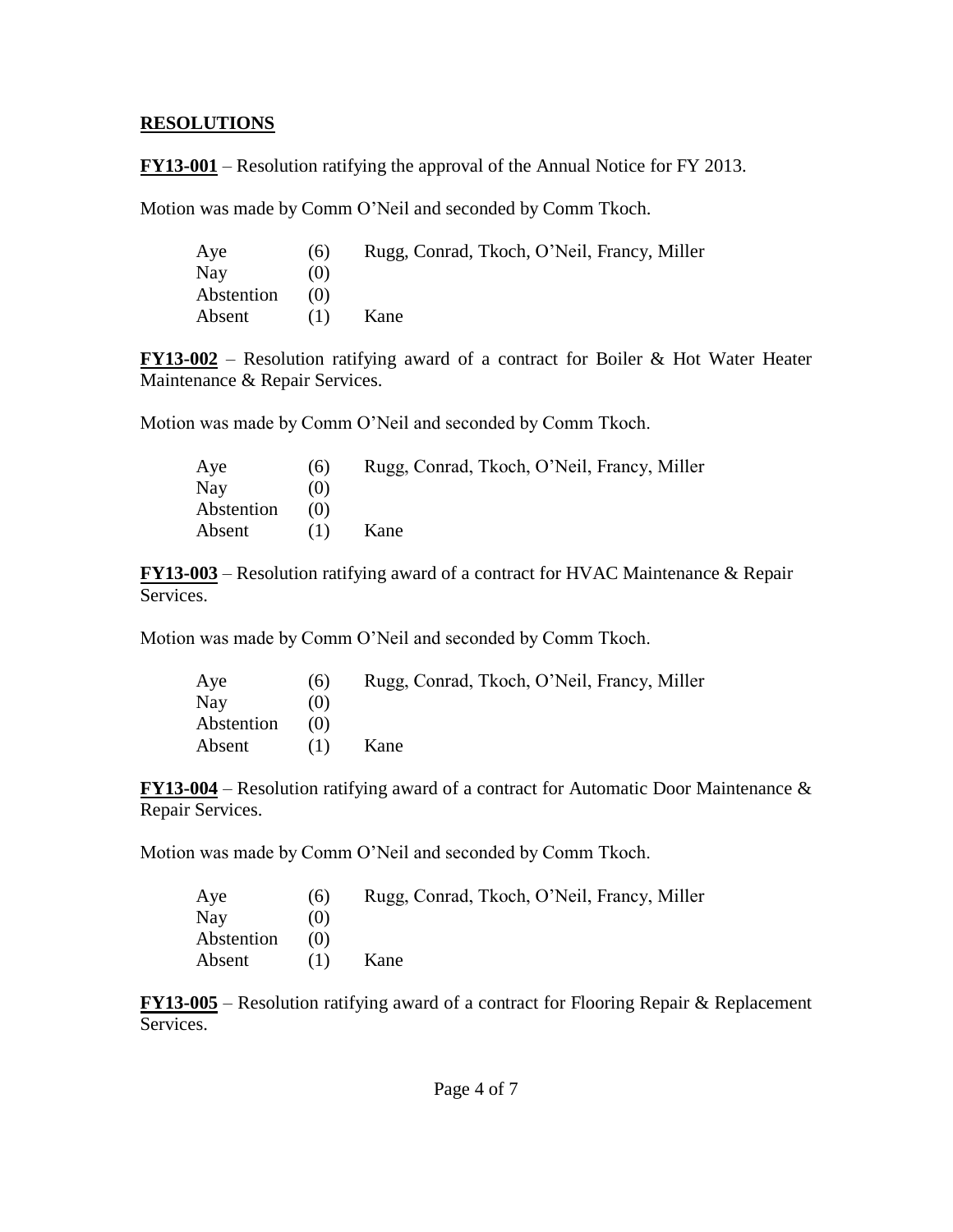Motion was made by Comm O'Neil and seconded by Comm Tkoch.

| Aye        | (6) | Rugg, Conrad, Tkoch, O'Neil, Francy, Miller |
|------------|-----|---------------------------------------------|
| Nay        | (0) |                                             |
| Abstention | (0) |                                             |
| Absent     | (1) | Kane                                        |

**FY13-006** – Resolution approving revision to the Annual Statement for the Capital Fund Program FFY 2011 Grant.

Motion was made by Comm Francy and seconded by Comm O'Neil.

| Aye        | (6) | Rugg, Conrad, Tkoch, O'Neil, Francy, Miller |
|------------|-----|---------------------------------------------|
| <b>Nay</b> | (0) |                                             |
| Abstention | (0) |                                             |
| Absent     | (1) | Kane                                        |

**FY13-007** – Resolution ratifying award of a contract for an Energy Performance Contract. *Based on possible action to apply for participation in the RAD program, ED Dzema requested that this resolution be tabled at this time.*

Motion was made by Comm O'Neil and seconded by Comm Francy.

| Aye        | (6)  | Rugg, Conrad, Tkoch, O'Neil, Francy, Miller |
|------------|------|---------------------------------------------|
| Nay        | (()) |                                             |
| Abstention | (1)  |                                             |
| Absent     | (1)  | Kane                                        |

**FY13-008** – Resolution authorizing award of a contract for Structural Engineering Services for Ptak Towers.

Motion was made by Comm Rugg and seconded by Comm Tkoch.

| Aye        | (6) | Rugg, Conrad, Tkoch, O'Neil, Francy, Miller |
|------------|-----|---------------------------------------------|
| Nay        | (0) |                                             |
| Abstention | (0) |                                             |
| Absent     | (1) | Kane                                        |

**FY13-009** – Resolution adopting the Annual Budget for FY2013-2014.

Motion was made by Comm O'Neil and seconded by Comm Francy.

| Aye | (6) | Rugg, Conrad, Tkoch, O'Neil, Francy, Miller |
|-----|-----|---------------------------------------------|
| Nay | (0) |                                             |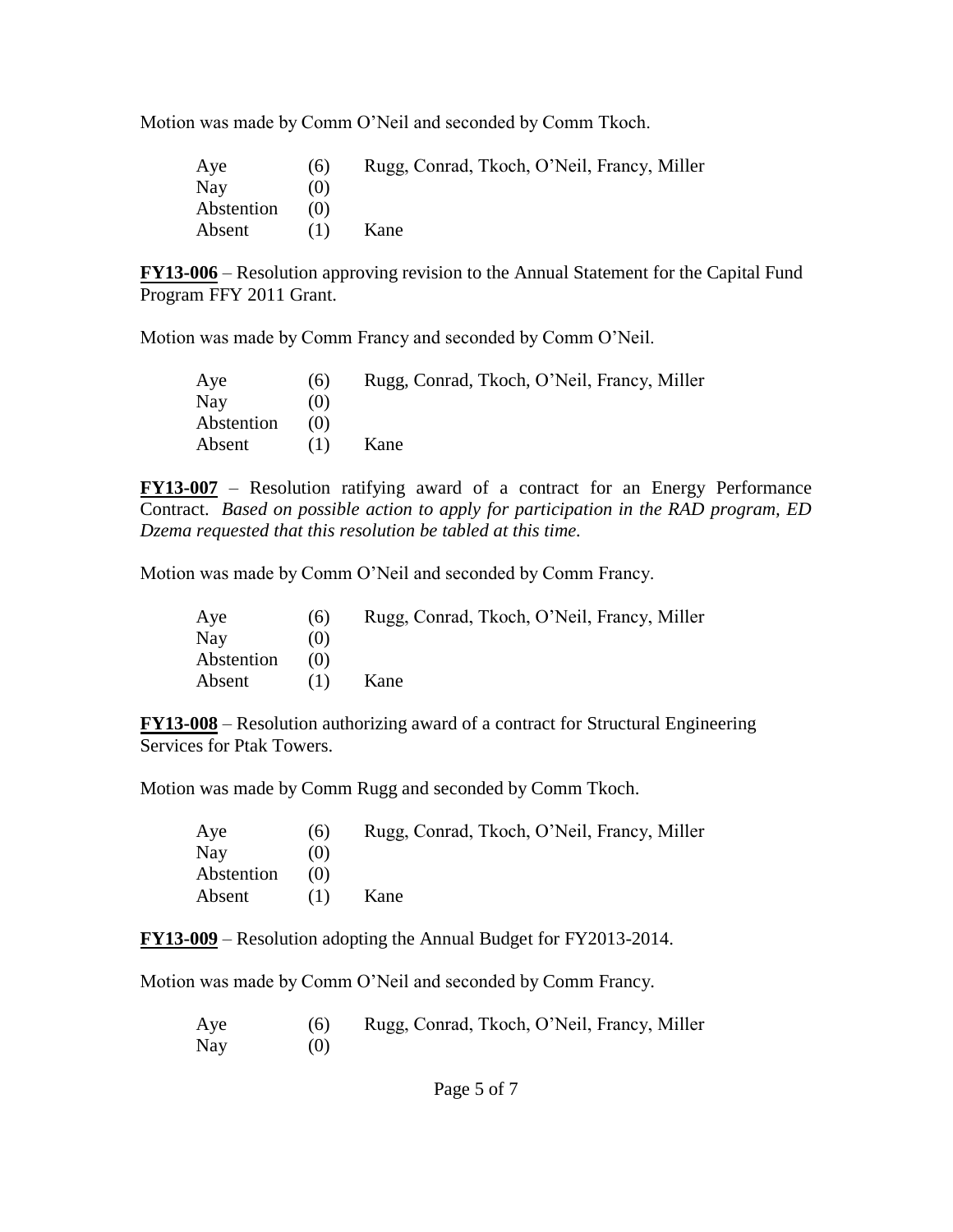Abstention (0) Absent (1) Kane

**FY13-010** – Resolution to approve possible RAD (HUD's Rental Assistance Demonstration Program) action. *ED Dzema requested that this be tabled as he will be requesting proposals for RAD program research.*

Motion was made by Comm O'Neil and seconded by Comm Conrad.

| Aye        | (6) | Rugg, Conrad, Tkoch, O'Neil, Francy, Miller |
|------------|-----|---------------------------------------------|
| Nay        | (0) |                                             |
| Abstention | (0) |                                             |
| Absent     | (1) | Kane                                        |

**FY13-011** – Resolution authorizing the second year renewal of a contract for FYE 6/30/13 Audit Services.

Motion was made by Comm Rugg and seconded by Comm Francy.

| Aye        | (6) | Rugg, Conrad, Tkoch, O'Neil, Francy, Miller |
|------------|-----|---------------------------------------------|
| Nay        | (0) |                                             |
| Abstention | (0) |                                             |
| Absent     | (1) | Kane                                        |

## **PUBLIC PORTION**

Jackie White, apt. 102 – Noted the fire calls and Joe (maintenance) noted it was for a faulty smoke head in the compactor room. Dep ED Homefield also noted that the fire department tends to give a presentation every two years or so, and that the fire marshal advised that tenants should stay in their unit with their door closed when an alarm goes off. Joe also noted that tenants dump cat litter down the trash chute which also sets off the alarm.

Vickie Marks, apt. 311 – Asked why fire extinguishers are not in the kitchens here. Dep ED Homefield noted that the HA is not required to and noted that this subject was brought up several years ago. She does not recall the reason, but also noted that the fire department wants tenants to call for assistance rather than try to put out fires themselves.

Joe Miller, apt. 506 – Handed out a letter (addressed to the Board) to the public in attendance as well as the Board of Commissioners and then proceeded to read it publicly. His letter complained of staff personnel by name. Mr. Miller wanted a response but Atty Bonello explained that this was not a court by trial. He explained that the Board will review it and respond as they see fit.

## **EXECUTIVE SESSION** – None.